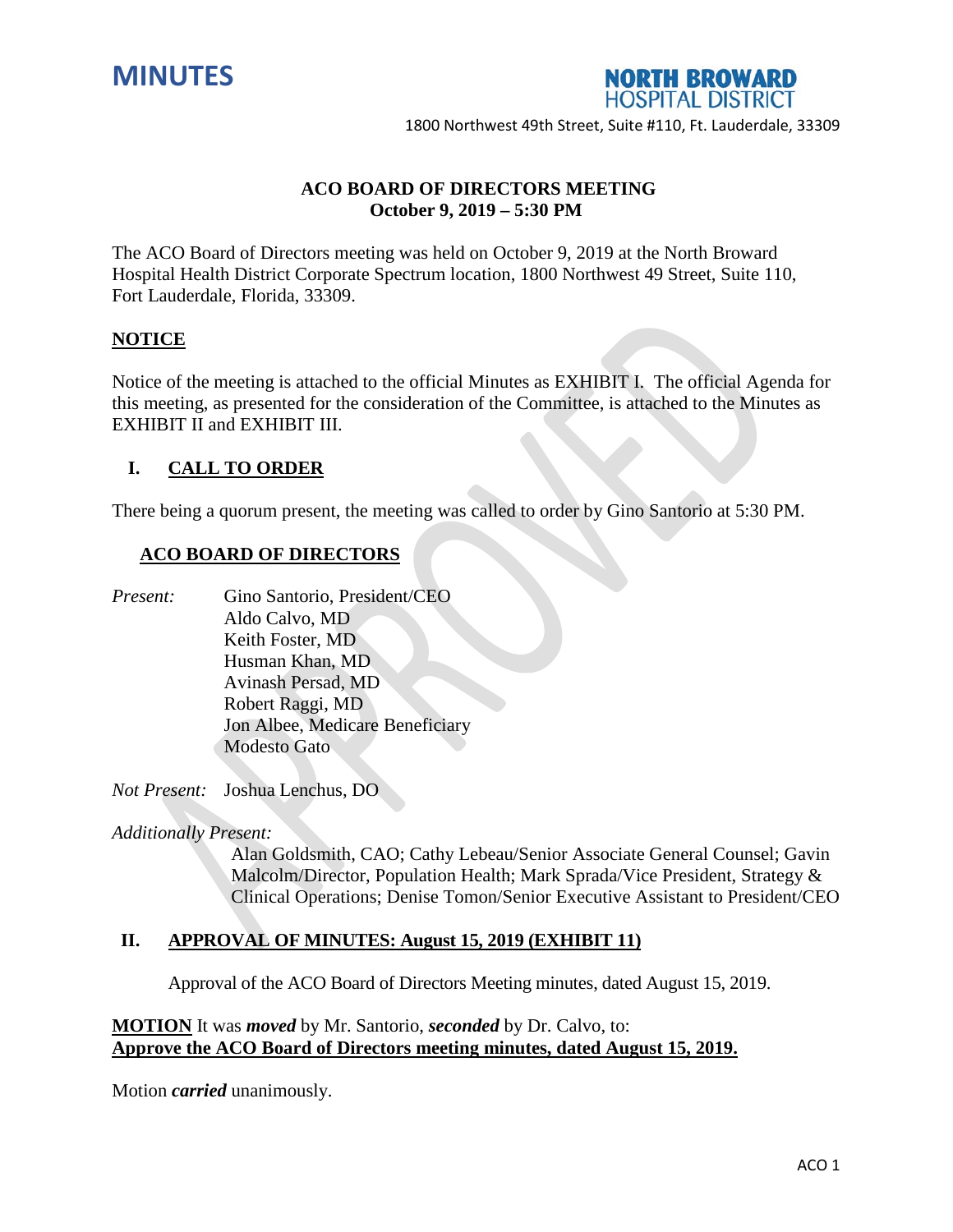



1800 Northwest 49th Street, Suite #110, Ft. Lauderdale, 33309

# **III. APPROVAL OF MINUTES: September 11, 2019 (EXHIBIT III)**

Approval of the ACO Board of Directors Meeting minutes, dated September 11, 2019.

## **MOTION** It was *moved* by Mr. Santorio, *seconded* by Dr. Foster, to: **Approve the ACO Board of Directors meeting minutes, dated September 11, 2019.**

Motion *carried* unanimously.

## **IV. CIGNA AGREEMENT PERFORMANCE REVIEW**

Mr. Malcolm presented and discussed the Cigna Quality Outcomes. The progression of the metrics have been positive of the last few months. These metrics will be part of the committee discussions to facilitate as part of the ACO.

Mr. Santorio commented on a group that initiated a program at John Hopkins where they created an app to assist in medicine management. The patient would opt in and video themselves taking the medication and upload it. If this does not happen, a trigger would be sent to the primary care physician followed by an immediate phone call to the patient to assist. This method may benefit the medicine management measure. He will refer the group to the Board.

# **V. REQUIREMENTS TO SIGN/RENEW FUTURE CONTRACTS**

Mr. Sprada explained that in order to sign and renew contracts, there were some elements to have in place. The Florida Blue contract is pending and we are focused on that. The ACO corporate structure is complete and the committees are up and running. Once the Board approves the structure or methodology of the provide service agreement, we have a fair cohort of physicians signed up so we can execute payer agreements.

# **VI. COMMITTEE UPDATES**

a. Clinical Guidelines

Dr. Calvo reported the committee members consist of himself, Dr. Kristin Smith, Dr. Margaret Lott and Mr. Malcolm. Charges include:

- 1. Determine and then develop the top 10 areas/diagnoses for consideration for the initial clinical integrators for the network
- 2. Identify the community physicians who might serve on the group
- 3. How community physicians might be incentivized to participate in the committee
- b. Clinical Outcomes and Utilization

Dr. Calvo reported the committee members consist of himself, Dr. Lori Marcu, Mr. Malcolm and Gustavo Gonzalez. He explained that this committee will receive a scorecard, based on the clinical guidelines, on how each contracted provider--community and employee is doing. They will be able to reach out to congratulate them to make sure